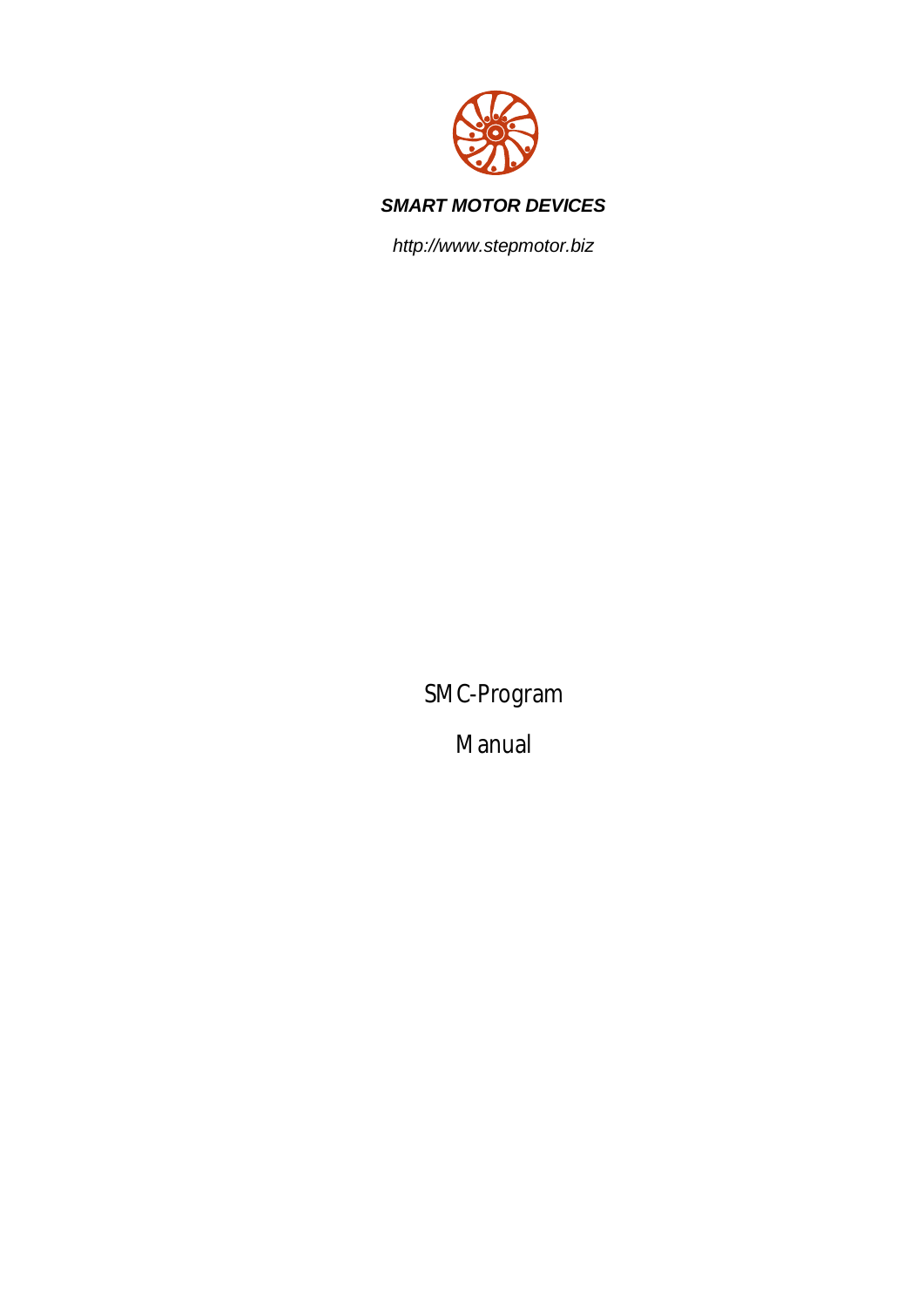|    | $\sim$ 3 |
|----|----------|
|    |          |
|    |          |
|    |          |
|    |          |
| 6. |          |
|    |          |
|    |          |
|    |          |
|    |          |
|    |          |
|    |          |
|    |          |
|    |          |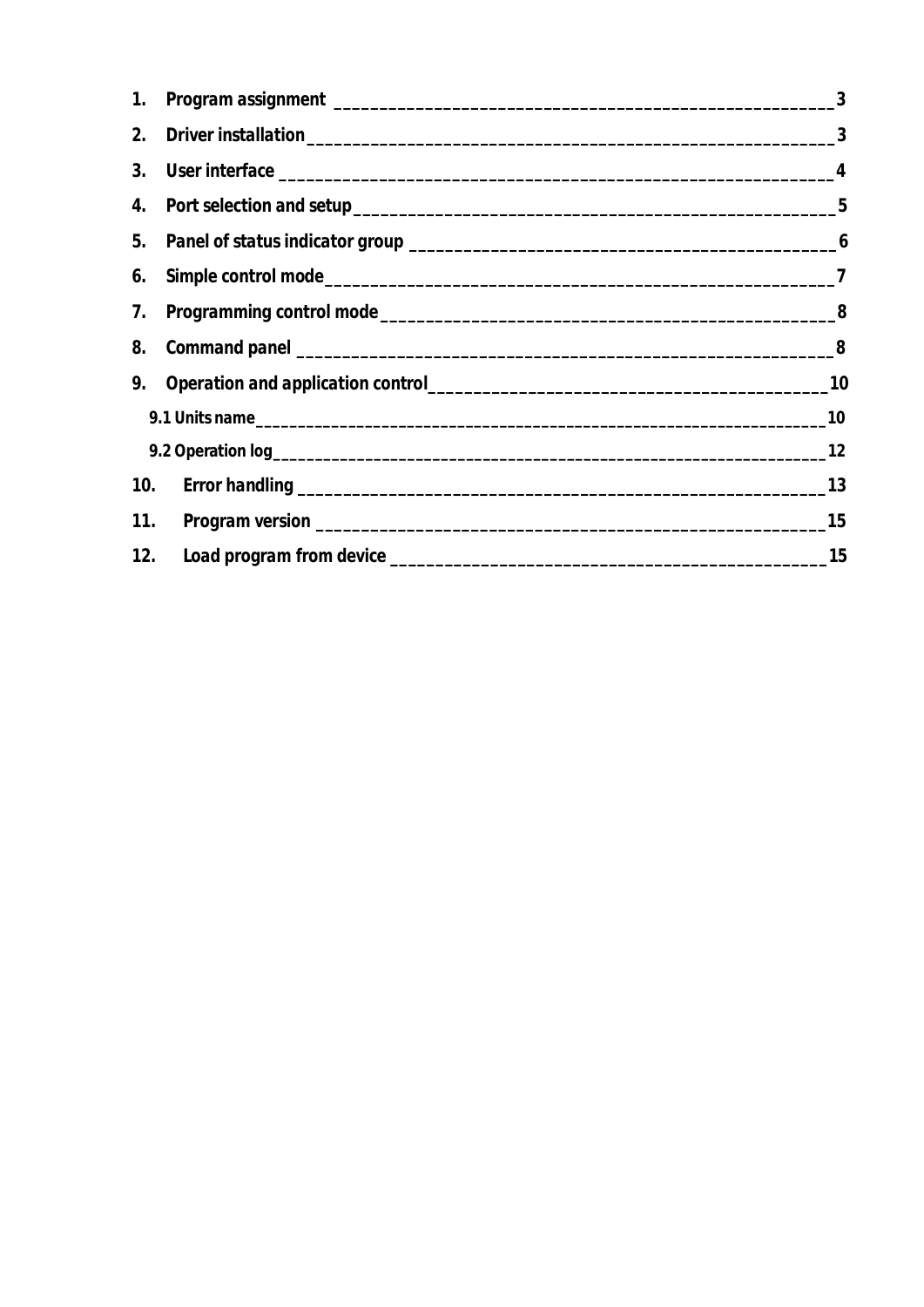# **1. Program assignment**

SMC-Program is intended for controlling SMSD controllers operation. Program uses COM-Port of personal computer to load commands to the controller (RS-232 interface).

There is an ability to save executing programs on personal computer or load ready programs. Files of saved executing programs have "\*.smc" and "\*.\_smc" extension. SMC-Program also provide reading program that have already been written in SMSD controller.

# **2. Driver installation**

For successful usage of SMSD controllers with SMC-Program or any other communication software it is needed to install USB-COM driver. After installation of the driver SMC-Program or any other using software could connect SMSD controller via RS-232 interface.

Please, follow the next steps:

a) Extract files from the archive. (Archive could be downloaded from our web-site http://stepmotor.biz/downloads.htm or required by e-mail http://stepmotor.biz/contacts.htm).

b) Launch install file CP210x\_VCP\_Win\_XP\_S2K3\_Vista\_7.exe (smc\_program\driver-usbcom\CP210x\_VCP\_Windows).

c) Fallow the installation steps. Please, see the help file "Manual for Silicon Laboratories CP210x USB to UART Bridge.pdf" (please, find it at the package in folder smc\_program\driver-usb-com).

**Important!** The driver should be installed just once at the same computer. Don't install the driver few times – it will lead to disability of all copies of driver. In case the driver was installed more than once, please, uninstall all copies using Windows program manager and install the driver from scratch.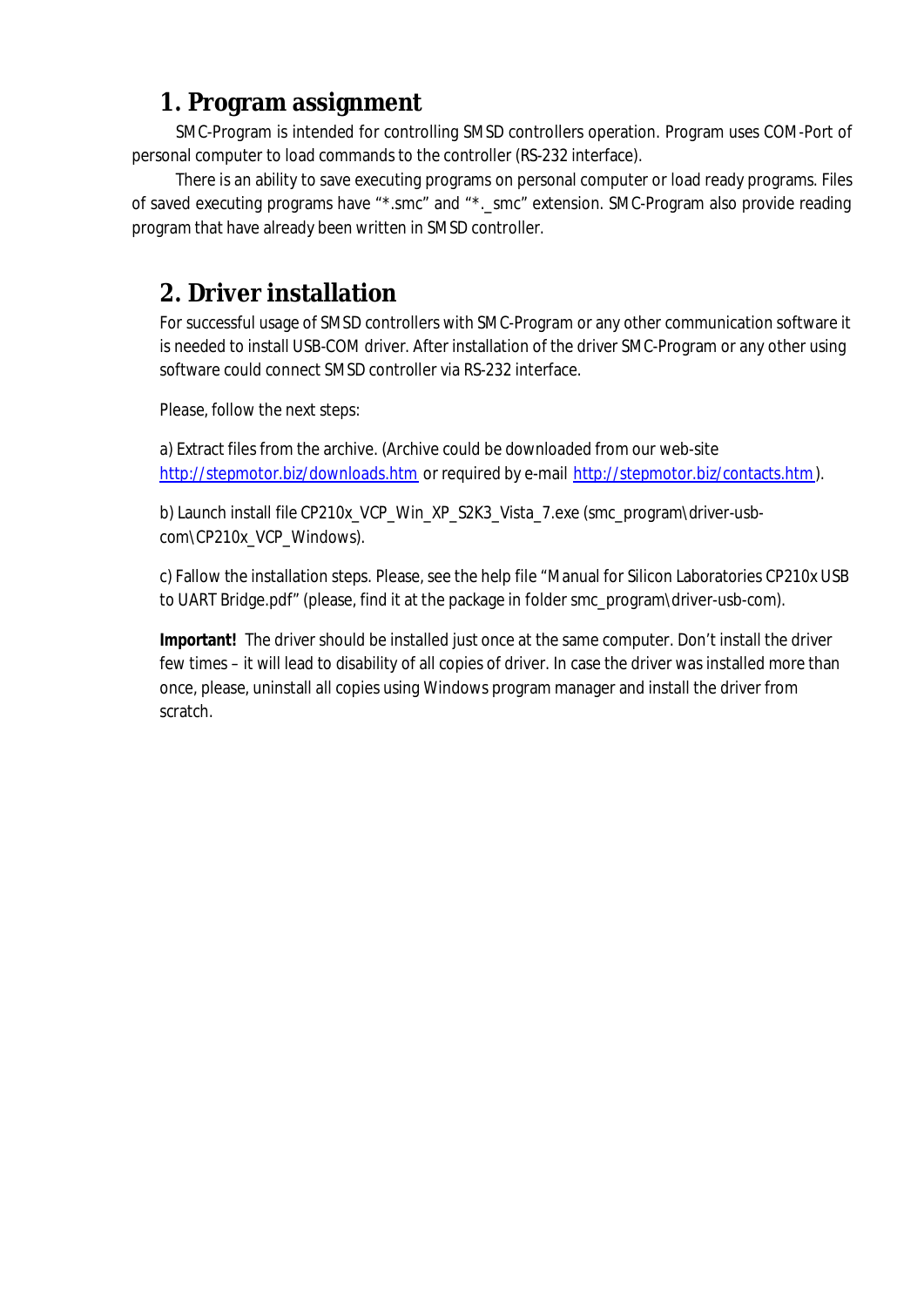# **3. User interface**



*Picture 1. SMC-Program window*

Main menu - **1**:

- · "*File*" save and load file
- · "*Port settings*" Com-port operation settings
- · "*Program settings*" SMC-Program operation settings
- · "*Info*" information about program and ability to load file from device

 Panel of status indicator group - **2**: shows status of channels and enable to change this status manually.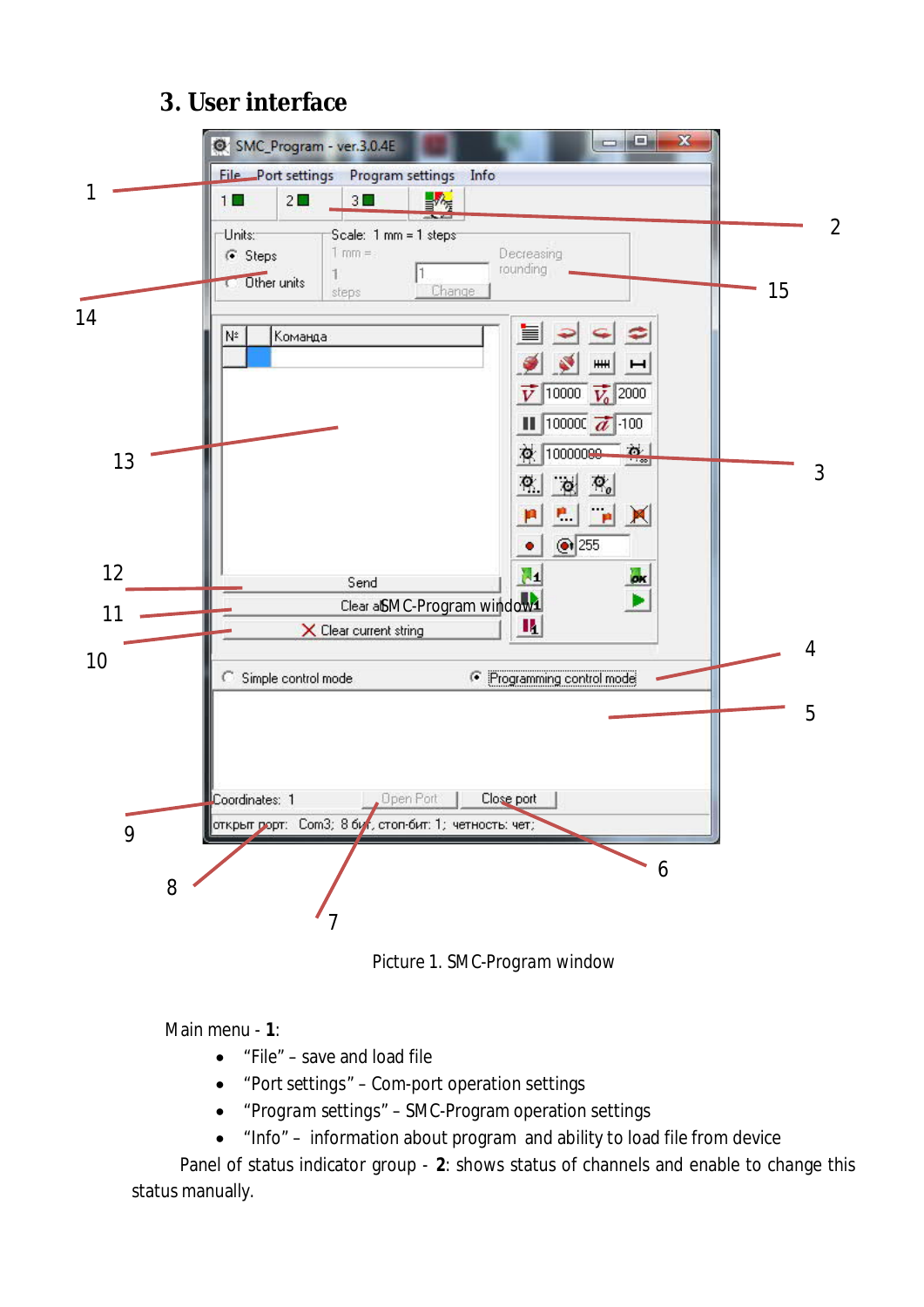Command panel - **3**: means for writing commands and sending them into controller or saving them in file (section 7). Each command is shown in window **13**. Clicking "*Send*" button(*12*) provide loading the list of commands (**13**) to the controller memory. " *Clear all*" button deletes all commands from the list in window **13**. "*Clear current string*" button deletes only current command from the list of commands **13**.

Radiobox **4** realize switching between operation modes: simple control mode and programming control mode (in the picture 1 programming control mode is selected).

Window **5** shows operation process – controller alarm list.

"*Open port*" button (**7**) and "*close port*" button (**6**) realize COM-port opening and closing. While loading SMC-Program COM-port opens automatically. Status bar **8** shows settings of opened port. Status bar **9** shows number of channel, for which commands will be addressed during simple control mode operation.

## **4. Port selection and setup**

Port settings in program are set in accordance with communications protocol of controller (baud rate: 9600 bps; parity: even; stop-bit: 1; 8 bits in byte). For normal work of SMC-Program this settings shouldn't be changed.

It's necessary to set the number of COM-Port that is used by controller. Select in main menu (**1**) page "*Port settings*" -> "*Chose port*". In appeared window it's necessary to select correct number of port (picture 2).

| $C_{CDm1}$      | $C_{CDm}$ 4        |
|-----------------|--------------------|
| $C_{\rm Com}$ 2 | C Other (5 - 255): |
| $C$ Com 3       | 5<br>न             |

*Picture 2. "Chose port number" window*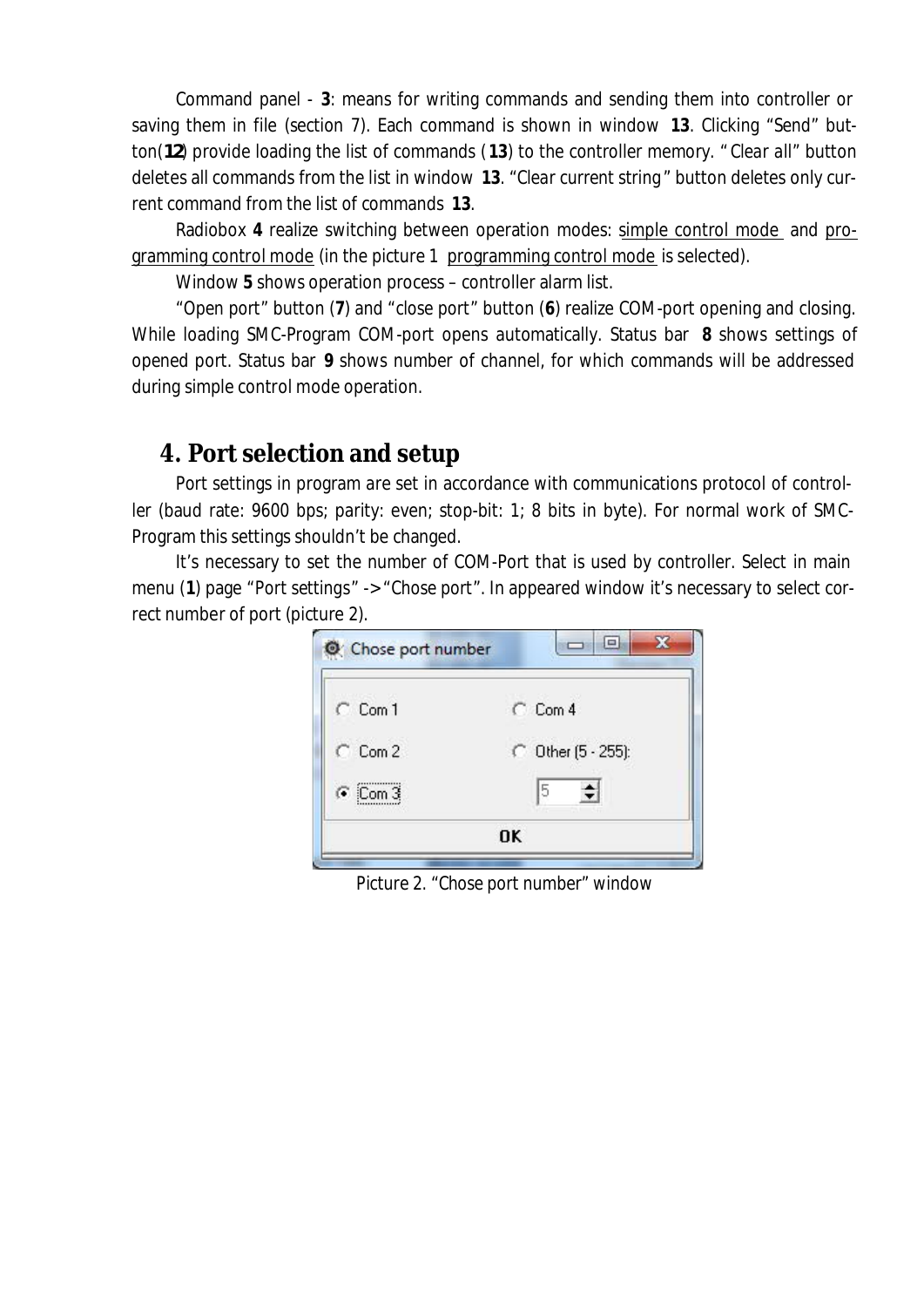**5. Panel of status indicator group**



*Picture 3. Controller channel mode setting*

Panel of status indicator group (**2** – picture1) shows controller channel mode. If SMSD controller is connected to a PC only  $1<sup>st</sup>$  channel can be used. Each channel can operate in one of the following modes:

- Standby mode indicator color on the panel is green. The channel of controller is waiting for commands.
- · Commands loading to the controller memory indicator color on the panel is yellow. The program is loading to the controller memory.
- Executing program mode color indicator on the panel is red. Controller is executing loading program.
- Pause mode/emergency state color indicator on the panel is black. Program execution is stopped by external signal from sensor or by command from personal computer.

Channel status on the panel and real controller channel status must be the same for normal work of the program. If this condition is not satisfied controller channel status on the panel should be set manually (chose correct status on the panel and click " *OK*" button). Such a situation may occur while pressing "*Reset*" button or "*Start*" button, or due to disconnection of the communication cable.

In case of sending any commands to the controller while controller channel status on the panel and real controller channel status are not the same incorrect operation or some errors may occur (section 11).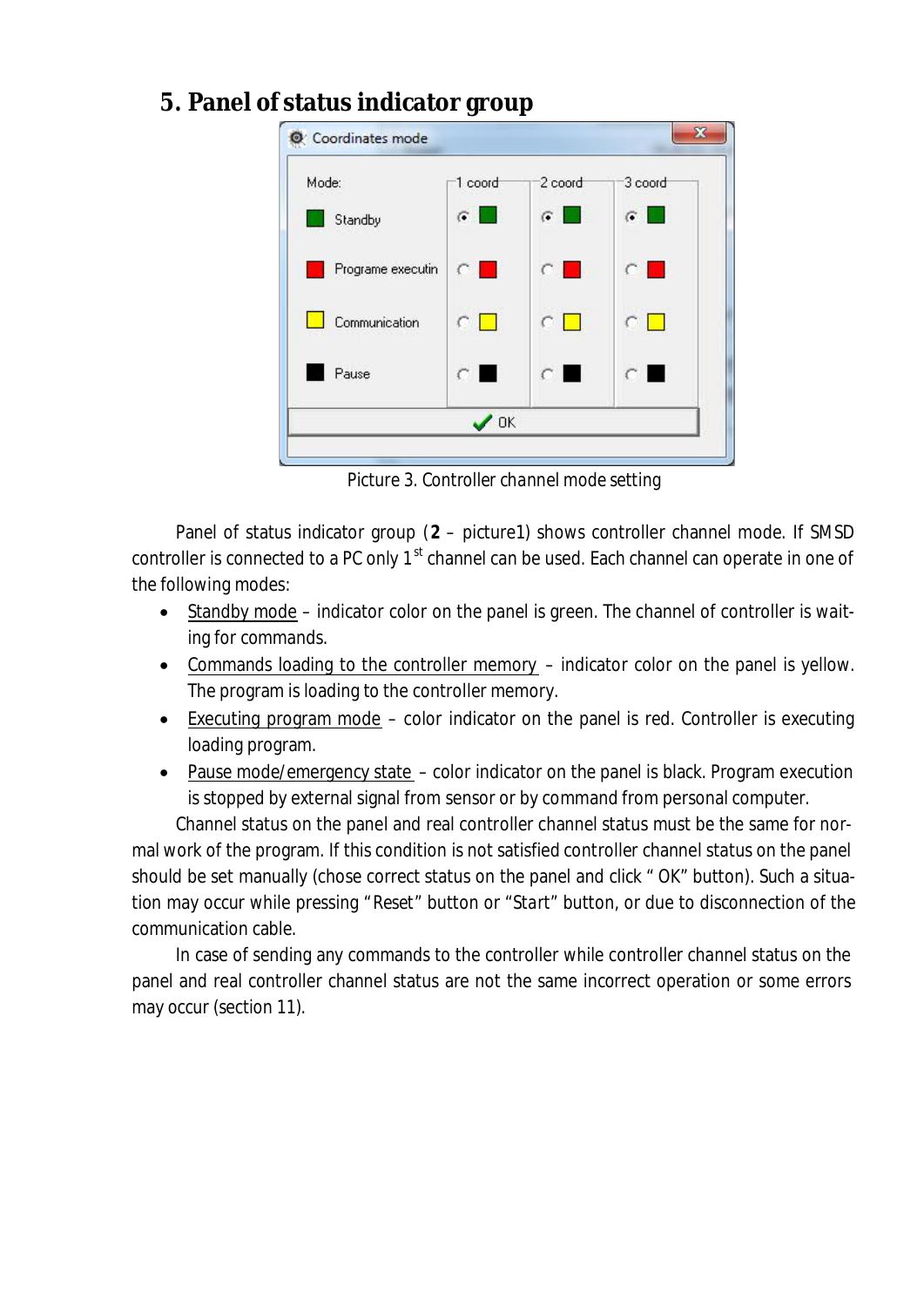# **6. Simple control mode**



*Picture 4. Simple control mode*

Simple control mode provides faster and easier step motor control.

For SMSD controllers only checkbox number 1 ( **1**) should be checked.

*"Write and start*", "*Start*", "*Write*" buttons can be used only when controller is in standby mode – send "*write and start*", "*start*", "*write*" commands.

"*Write*" button is used for loading parameters of motion to the controller. " *Start*" button starts program execution. "*Write and start*" button loads parameters of motion to the controller and automatically starts program execution.

"*Stop*" button is used only when controller is in program executing mode – send " *stop*" command.

In input box **3** (picture 4) number of steps should be written. If checkbox **4** (picture 4) is checked – permanent motion is set. The value of maximum speed should be written in input box **5**. The value of start speed should be written in input box **6** (is used in motion with acceleration). Switch **8** sets motion with acceleration, or motion with no acceleration. In input box **7** the value of necessary acceleration should be set.

Switch **9** is used for setting micro stepping or full step mode, is ignored by SMSD controllers (micro stepping mode of operation is set by micro switches placed on the controller).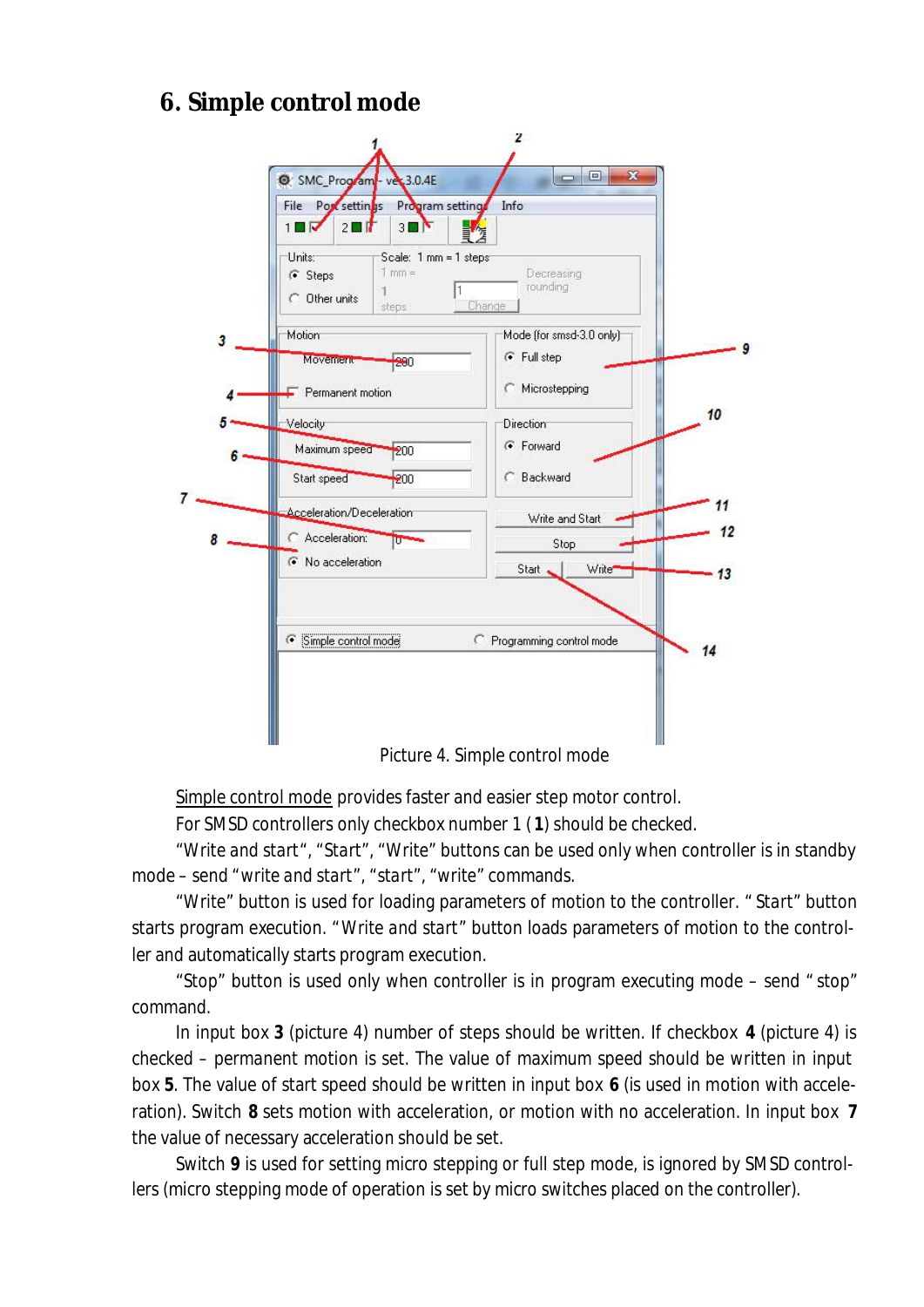Switch **10** is used for setting forward or backward motion direction.

# **7. Programming control mode**

It is possible to choose programming control mode with the switch **4** (picture 1). The window of SMC-Program in this operation mode is shown in the picture 2.

In this mode the main elements are the list of commands (picture 5) and the panel of commands (picture 6).

|   | Start commands    |
|---|-------------------|
|   | Program begin     |
| 3 | Set "Enable"      |
| 4 | Forward motion    |
| 5 | Start speed 200 : |
| 6 | Acceleration 200  |
| 7 | Speed 5000 step   |

Picture 5. The list of commands **Picture 6. Commands panel** 

The list of programs is compounded with the help of buttons placed on the commands panel (picture 6). Clicking on the buttons of the commands panel adds appropriate commands at the end of the list. If it is necessary to change the position of the command in the list, click on it and while pressing the left button of the computer mouse move the command to the necessary row in the list. If it is necessary to delete one command from the list click on it and then click the button "*Clear current string*". "*Clear all*" button deletes all commands from the list. "*Send*" button sends command from list to the controller memory sequentially as they are placed in the list of commands.

|  | Start commands recording in first<br>channel;<br>Program begin<br>Set "Enable" | Sets channel in program loading status, sets the pro-<br>gram begin and enables energize motor wires.                                                |
|--|--------------------------------------------------------------------------------|------------------------------------------------------------------------------------------------------------------------------------------------------|
|  | Start/stop program executing                                                   | This command starts program executing if controller is<br>in standby mode or stops program executing if control-<br>ler is in program executing mode |
|  | Stop commands recording                                                        | This command record program in the controller memo-<br>ry and transfer controller into standby mode                                                  |
|  | Set/take off pause                                                             | This command set pause in program executing if con-                                                                                                  |

# **8. Command panel**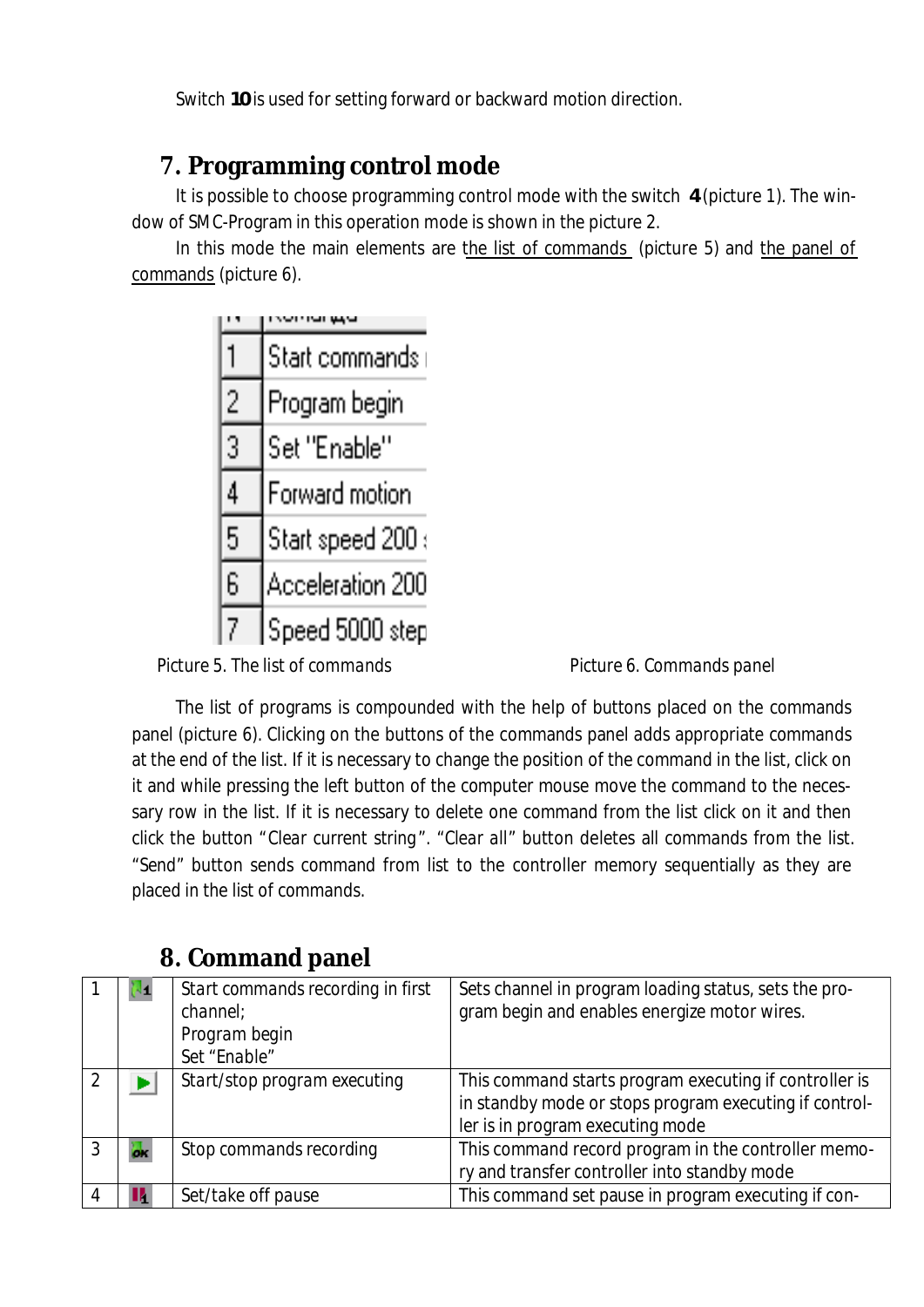|                |                  |                  | troller is in program executing mode, or take off pause                                                                |  |
|----------------|------------------|------------------|------------------------------------------------------------------------------------------------------------------------|--|
|                |                  |                  | if controller is in "pause" mode                                                                                       |  |
| 5              |                  | Program begin    | Sets the program begin                                                                                                 |  |
| 6              |                  | Forward motion   | After receiving this command all other commands will                                                                   |  |
| $\overline{7}$ |                  | Backword motion  | be assumed in corresponding direction                                                                                  |  |
| 8              |                  | Reverse          | After receiving this command all other commands will                                                                   |  |
|                |                  |                  | be assumed in opposite direction                                                                                       |  |
| 9              |                  | Set "enable"     | After this command step motor is powered                                                                               |  |
| 10             |                  | Set "disable"    | After this command step motor wires are not energized                                                                  |  |
| 11             | <b>HHH</b>       | Micro stepping   | This command sets micro stepping mode of operation.                                                                    |  |
|                |                  |                  | This command is ignored by SMSD-1.5, SMSD-4.2,                                                                         |  |
|                |                  |                  | SMSD-9.0 (micro stepping mode of operation is set by                                                                   |  |
|                |                  |                  | micro switches placed on the controller)                                                                               |  |
| 12             |                  | <b>Full Step</b> | This command sets full step mode of operation. This                                                                    |  |
|                |                  |                  | command is ignored by SMSD-1.5, SMSD-4.2, SMSD-9.0                                                                     |  |
|                |                  |                  | (full step mode of operation is set by micro switches                                                                  |  |
|                |                  |                  | placed on the controller)                                                                                              |  |
| 13             | v                | Set speed        | This command sets speed value (in the input box placed                                                                 |  |
|                |                  |                  | on the right side of the button it is necessary to write                                                               |  |
|                |                  |                  | the value of speed : $1 - 10000$ steps per second).                                                                    |  |
|                |                  |                  | If motion with acceleration is used this speed is the end                                                              |  |
|                |                  |                  | speed of motion                                                                                                        |  |
| 14             | $\overline{V_o}$ | Start speed      | This command sets start speed value if motion with ac-                                                                 |  |
|                |                  |                  | celeration is used. In the input box placed on the right                                                               |  |
|                |                  |                  | side of the button it is necessary to write the value of                                                               |  |
|                |                  |                  | start speed: 0 - 2 000 steps per second                                                                                |  |
| 15             | $\vec{a}$        | Acceleration     | This command sets the value of acceleration. After re-                                                                 |  |
|                |                  |                  | ceiving this command next commands (17,18,25,26,27)                                                                    |  |
|                |                  |                  | will be executed with this acceleration. In the input box<br>placed on the right side of the button it is necessary to |  |
|                |                  |                  | write the value of acceleration: -500 / +500 step/sec <sup>2</sup>                                                     |  |
| 16             | Ш                | Pause            | This command sets pause in step motor operation. The                                                                   |  |
|                |                  |                  | next command will be executed after this pause. In the                                                                 |  |
|                |                  |                  | input box on the right side of this button it is necessary                                                             |  |
|                |                  |                  | to write the value of delay time: 1 - 99999999 ms                                                                      |  |
| 17             | ς.               | Execute steps    | This command sets the number of steps that step mo-                                                                    |  |
|                |                  |                  | tor should execute: $1 - 10000000$ steps                                                                               |  |
| 18             | $\alpha$         | Permanent move   | This command sets permanent move of the step motor                                                                     |  |
| 19             | p                | Close relay      | This command sets synchronization flag, (this command                                                                  |  |
|                |                  |                  | in SMSD-controllers closes relay).                                                                                     |  |
| 20             | ۳.               | Wait signal 1    | This command stops command execution, and control-                                                                     |  |
|                |                  |                  | ler is waiting for signal 1 (input "BX1")                                                                              |  |
| 21             | $\mathbf{p}$     | Wait signal 2    | This command stops command execution, and control-                                                                     |  |
|                |                  |                  | ler is waiting for signal 2 (input "BX2")                                                                              |  |
| 22             | 凰                | Open relay       | This command deselects synchronization flag. (This                                                                     |  |
|                |                  |                  | command in SMSD controllers opens relay).                                                                              |  |
| 23             | ۰                | Set label        | This command sets label. It is used with the command                                                                   |  |
|                |                  |                  | "repeat from the label".                                                                                               |  |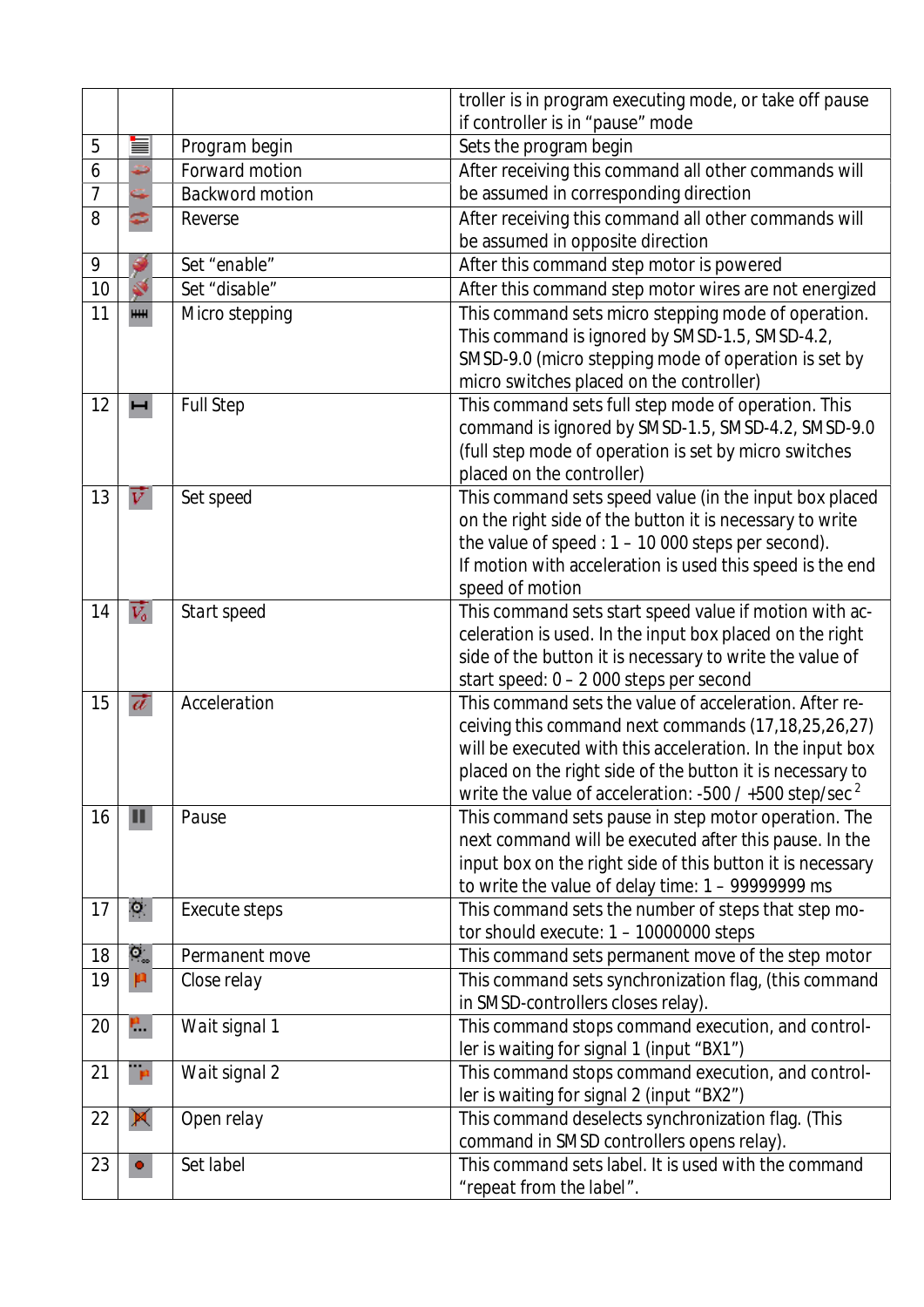| 24 |           | Repeat from the label       | Part of the program placed between the nearest label<br>and this command will be executed for written number<br>of times: 1 - 255 |
|----|-----------|-----------------------------|-----------------------------------------------------------------------------------------------------------------------------------|
| 25 | ۴.        | Move till signal 1          | This command sets permanent motion till external sig-<br>nal 1 (input "BX1") will be received                                     |
| 26 | $\bullet$ | Move till signal 2          | This command sets permanent motion till external sig-<br>nal 2 (input "BX2") will be received                                     |
| 27 | IO.       | Move till zero limit switch | This command sets permanent motion till zero switch<br>limit (external signal at the input "0")                                   |

# **9. Operation and application control**

Program main settings window can be opened in menu " *Program settings*" -> "*Program settings*".

|                                                  | Show port replies log (programming control mode only)                                 |            |  |
|--------------------------------------------------|---------------------------------------------------------------------------------------|------------|--|
|                                                  | Show algorithm recording process (programming control mode only)                      |            |  |
|                                                  | $\overline{\triangledown}$ Show operation log                                         |            |  |
|                                                  | $\overline{\triangledown}$ Save port replies log                                      |            |  |
|                                                  | $\overline{\triangledown}$ Save operation log                                         |            |  |
|                                                  | $\overline{\mathbf{v}}$ Save port properties                                          |            |  |
| $\overline{\triangledown}$ Save program settings |                                                                                       |            |  |
| $\nabla$ Save error handling settings            |                                                                                       |            |  |
|                                                  | $\overline{\mathbf{v}}$ Save unit of measurement                                      |            |  |
|                                                  | $\overline{\mathbf{v}}$ Save unit measurement name                                    |            |  |
|                                                  | $\nabla$ Save unit measurement scale                                                  |            |  |
|                                                  | Automatically add command "Set enable" to the command list                            |            |  |
|                                                  | $\overline{\mathbf{v}}$ Automatically add command "Program begin" to the command list |            |  |
|                                                  | Units rounding:                                                                       | Units name |  |
|                                                  | <b>C</b> Decreasing                                                                   |            |  |
|                                                  | Increasing<br>Mathematic                                                              | mm         |  |

*Picture7. Program main settings window*

### **9.1 Units name**

SMC-Program provides an ability to convert steps into linear motion with the help of transfer coefficient. Switch **14** on the picture 1 sets if "*speed*", "*start speed*", "*acceleration*", "*quantity of steps*" (13, 14, 15, 17 commands in table 1) will be measured in steps (micro steps) or other units. If "*Steps*" switch (**14** in the picture 1) is checked all commands are sending to the controller memory without any changes (speed = [steps/s], acceleration = [steps/s  $^{2}$ ]).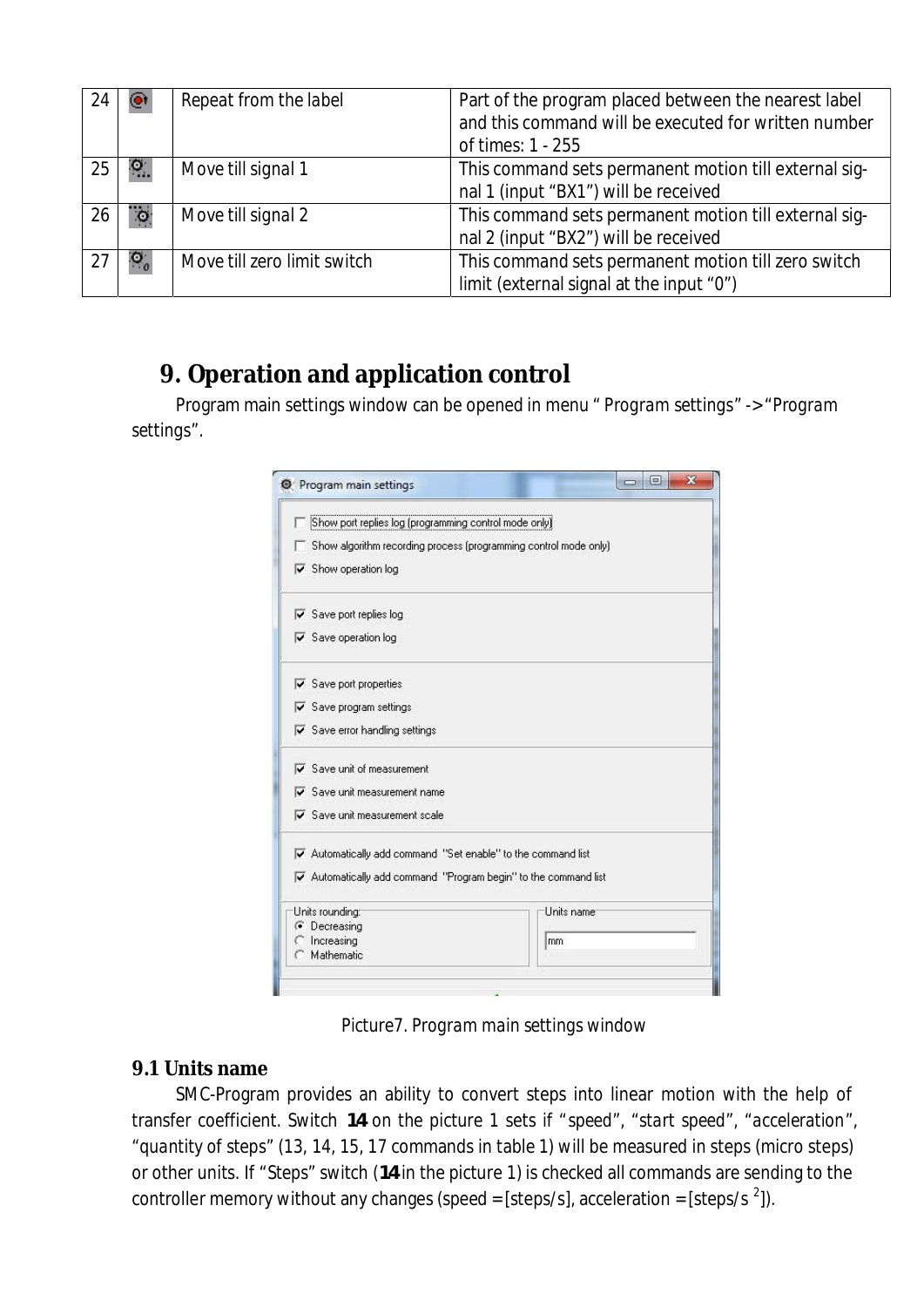\*\*\*\*\*\*\*\*\*\*\*\*\*\*\*\*\*\*\*\*\*\*\*\*\*\*\*\*\*\*\*\*\*\*\*\*\*\*\*\*\*\*\*\*\*\*\*\*\*\*\*\*\*\*\*\*\*\*\*\*\*\*\*\*\*\*\*\*

 *Example1*: in the picture 4 "*Steps*" switch is chosen. After clicking " *Start*" button step motor will do 200 steps (micro steps) with the speed 200 steps/s.

\*\*\*\*\*\*\*\*\*\*\*\*\*\*\*\*\*\*\*\*\*\*\*\*\*\*\*\*\*\*\*\*\*\*\*\*\*\*\*\*\*\*\*\*\*\*\*\*\*\*\*\*\*\*\*\*\*\*\*\*\*\*\*\*\*\*\*

If "*Other units*" switch is chosen (picture 8) all values of commands " *speed*", "*start speed*", "*acceleration*", "*number of steps*" (13, 14, 15, 17 commands in table 1) are written in new units, SMC-Program counts necessary number of steps automatically in accordance with the coefficient.

#### *Picture 8. Unit coefficient setting window*

For changing the coefficient it's necessary to write it in the input box and click "Change" button.

\*\*\*\*\*\*\*\*\*\*\*\*\*\*\*\*\*\*\*\*\*\*\*\*\*\*\*\*\*\*\*\*\*\*\*\*\*\*\*\*\*\*\*\*\*\*\*\*\*\*\*\*\*\*\*\*\*\*\*\*\*\*\*\*\*\*\*

*Example 2*: if screw with the pitch 1 mm is used, and controller is operating in full mode step then 1 revolution of the step motor is equaled to 1 pitch of the screw (200 steps of the step motor = linear motion on 1 mm). It is necessary to set " *Other units*" switch, and set the coefficient equaled 200, then click " *Change*" button. Now the value of "*speed*", "*start speed*", "*acceleration*", "*steps*" should be set in mm. Program will convert mm in steps automatically and will send necessary command to controller.

\*\*\*\*\*\*\*\*\*\*\*\*\*\*\*\*\*\*\*\*\*\*\*\*\*\*\*\*\*\*\*\*\*\*\*\*\*\*\*\*\*\*\*\*\*\*\*\*\*\*\*\*\*\*\*\*\*\*\*\*\*\*\*\*\*\*\*

In Program main settings window units name can be changed – the new name can be written in the "*Units name*" input box. After clicking "*OK*" button new units will be shown in the program window.

If the convert coefficient is fractional, the number of executing steps, speed and acceleration can be not whole number. If this occurs the value will be rounded in increasing or decreasing side or using mathematic rules. Rounding method can be set in the program main settings window.

- "Decreasing rounding" means that all fractional parameters in commands will be reduced to the next whole number.
- "Increasing rounding" means that all fractional parameters in commands will be increased to the next whole number.
- "Rounding by mathematic rules" means that all fractional parameters

with fractional part < 0.5 will be reduced

and with fractional part > 0.5 will be decreased

to the next whole number.

\*\*\*\*\*\*\*\*\*\*\*\*\*\*\*\*\*\*\*\*\*\*\*\*\*\*\*\*\*\*\*\*\*\*\*\*\*\*\*\*\*\*\*\*\*\*\*\*\*\*\*\*\*\*\*\*\*\*\*\*\*\*\*\*\*\*\*\*\*\*\*

*Example 3:*

The coefficient is set 1mm = 400.5 steps of the motor.

It is necessary to move on 15 mm – step motor should make 6007,5 steps.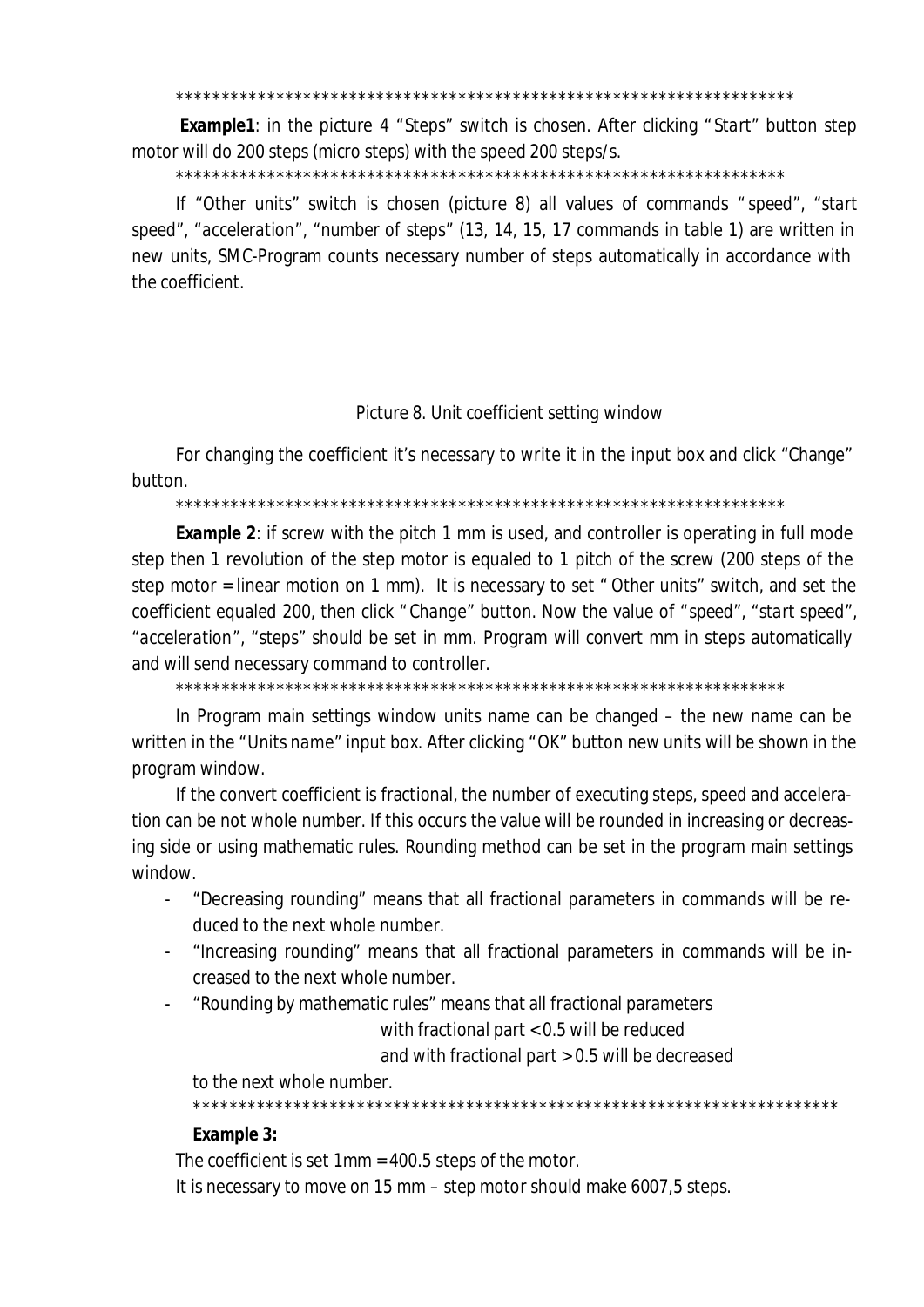If "*decreasing rounding*" is chosen the command " *execute 6007 steps*" will be sent to the controller (for example, it can be used when executive mechanism mustn't go out the work space).

If "*increasing rounding*" is chosen the command " *execute 6008 steps*" will be sent to the controller (for example, it can be used when the instrument must recover the work space).

If "*rounding by mathematic rules*" is chosen the command "*execute 6008 steps*" will be sent to the controller (for example, when it doesn't mean if more or less steps will be executed and more accurate motion is required).

\*\*\*\*\*\*\*\*\*\*\*\*\*\*\*\*\*\*\*\*\*\*\*\*\*\*\*\*\*\*\*\*\*\*\*\*\*\*\*\*\*\*\*\*\*\*\*\*\*\*\*\*\*\*\*\*\*\*\*\*\*\*\*\*\*\*\*\*\*\*\*\*

#### **9.2 Operation log**

The window of operation log (**5** in the picture 1) shows the process of operation. Here information about the beginning and end of each channel operation, the beginning and end of loading program is shown, and errors are registered – incorrect command, incorrect parameters of command, communication errors.

If it is necessary operation log can be saved. For operation log saving select menu " *Program settings*" -> "*Program settings*". In the "*Program main settings window*" select "*Save operation log*" checkbox. If it is chosen after program closing file " *work.log*" is formed in the "*Log*" folder. This file can be opened with the help of any text editor.

In the programming control mode all the port replies can be looked through – port operation log. Here commands code and port replies are shown in accordance with the communication protocol. For showing the port operation log select " *Show port replies log (programming control mode only)*" checkbox in "*Program main settings window*". If it is necessary port operation log also can be saved in a file: check the " *Save port replies log*" in the "*Program main settings window*". After closing the program "*port.log*" file in the "*Log*" folder will be formed. This file can be opened with the help of any text editor.

Also if it is necessary there is an opportunity to look through commands code of the executing program and the result of their loading: choose " *Show algorithm recording process (programming control mode only)*". This function can be useful if executing program is formed in the list of commands for loading them in the controller.

"*Save port properties*" defines if it is necessary to save Com-port properties when the program is closed. For version v.3.0 of SMC-Program only the number of Com-Port can be saved (in all next versions baud rate, stop-bits, word length, parity can be saved).

"*Save error handling settings*" defines if error handlings settings will be saved (section 9).

There is an opportunity to save program settings when program is closed. It is necessary to choose "*Save program settings*" in the "*Program main settings window*": all program settings will be saved while program closing, and when the program will be opened the next time it will be the same as in the previous working session.

"*Save unit of measurements*" defines if while program closing the value of units (steps or other units of measurements) will be saved.

"*Save unit measurement name*" defines if the new name of unit measurement will be saved.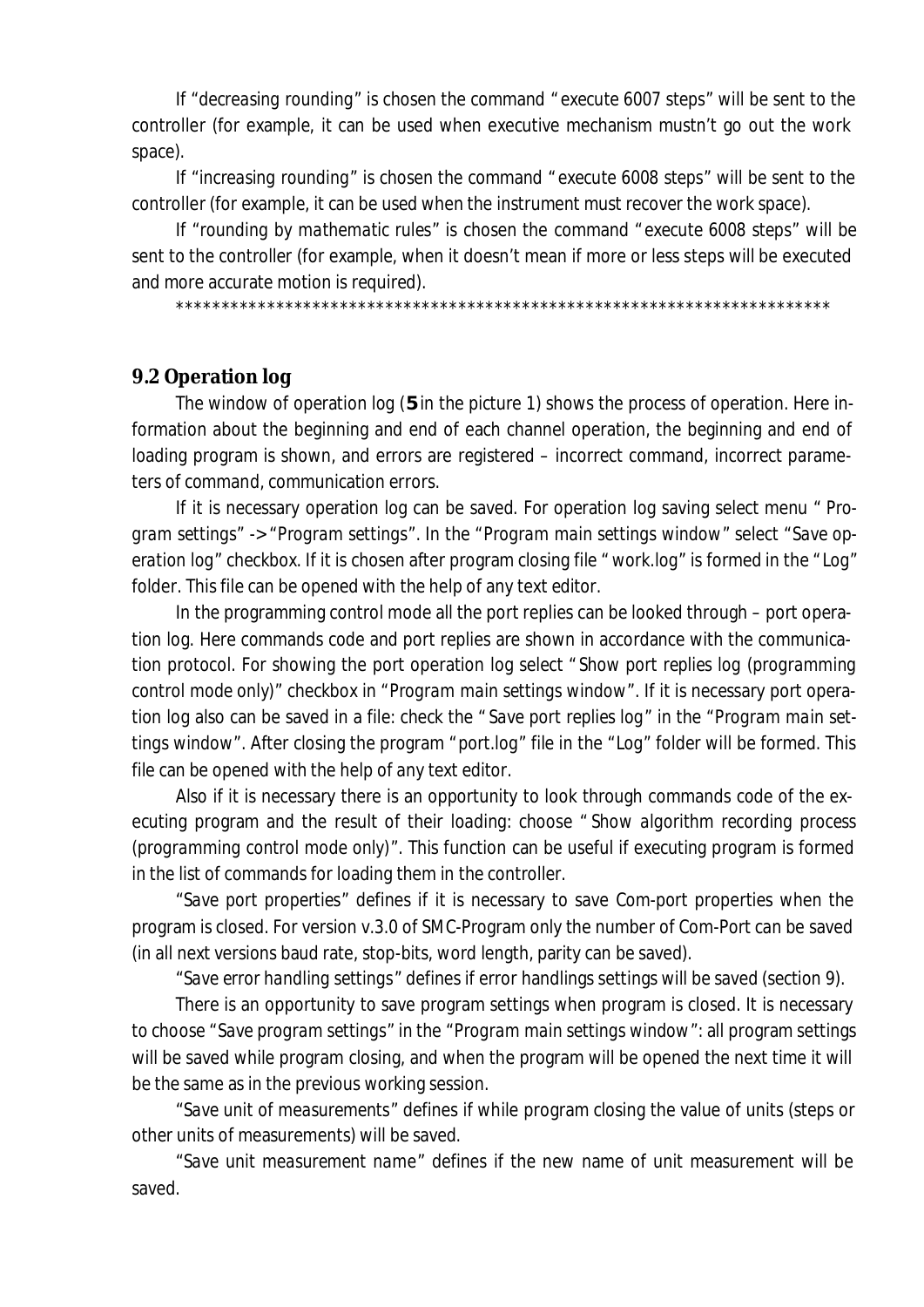"*Save unit measurement scale*" defines if the value of transfer coefficient will be saved after program closing.

## **10. Error handling**

While program operation errors can occur. It can be command error, command parameters error, data transfer error.

*Command error* may occur if command has been sent from wrong operation mode. In simple control mode this situation occurs if "*Write*", "*Start*", "*Write and start*" commands are sent while controller is in "*Program loading*" mode. Operation mode of controller can be learnt by the LED color placed on the controller and by the color of the panel of status indicator group. As all sending commands in this operation mode are detected by the controller as executing program commands, so " *Start*", "*Write*", "*Write and start*" commands are incorrect. There are two methods to output the controller from " *Program loading*" mode with two methods.

- 1. To load the "*Error handling*" utility: "*Program settings*" > "*Error handling*" -> "*Clear error*" (picture9) -> "*Break up communication*" (picture 10) -> click "*OK*" button.
- 2. Set programming control mode and send only one command: "*Stop commands re*cording"  $\overline{\mathbf{e}}$  – number 3 in the table 1

| Communication errors handling:                         | Clear error |
|--------------------------------------------------------|-------------|
| Automatically start error recovery                     |             |
| Command error handling:                                |             |
| C Don't handle and continue commands transferring      |             |
| ← Stop commands transferring (recommended)             |             |
| Command data error handling:                           |             |
| <b>Don't handle and continue commands transferring</b> |             |
| ← Stop commands transferring (recommended)             |             |
| Allowed reply waiting time, ms<br>300                  |             |
| OK                                                     |             |

*Picture 9. Error handling window*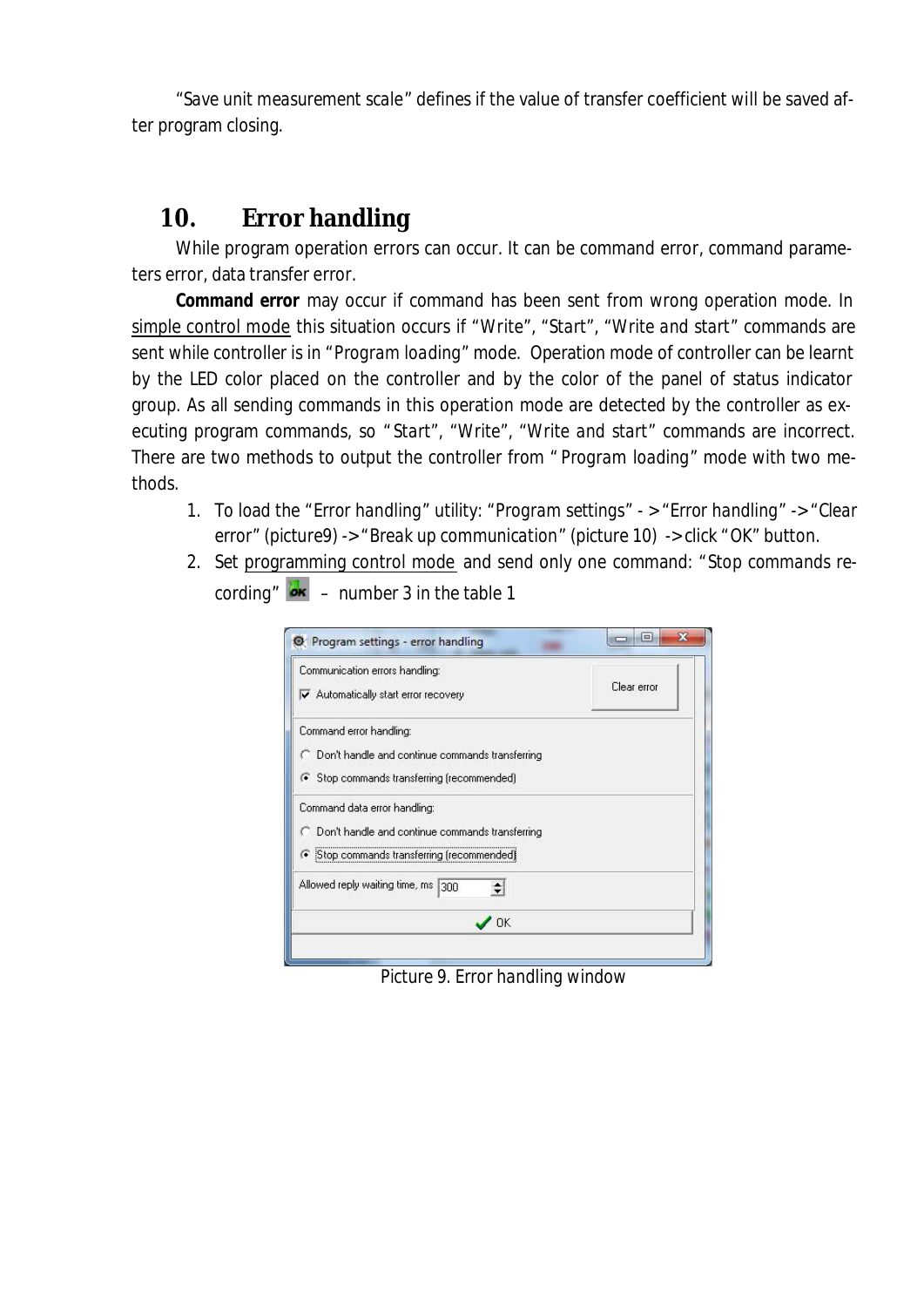| Break up communication:<br>⊽                 |                | <br>ΠKΙ<br>,,,,,,,,,,,,,,,,,,,,,,,,,,,,,,,, |
|----------------------------------------------|----------------|---------------------------------------------|
| Clear comand receiving readiness marks:<br>⊽ |                | OK!                                         |
|                                              | Start sequence |                                             |

*Picture 10. Error recovering window*

In programming control mode command error can occur because of wrong command sequence. All programs (command sequence) should start with the command " *Start commands recording*"  $\mathbb{R}^4$  and end with the command " Stop commands recording"  $\mathbb{R}^4$ .

*Command parameter error* can occur if incorrect value of speed or acceleration, etc. has been set. In the following table correct values are written (in steps)

| anı | t |
|-----|---|
|-----|---|

| Parameter        | Min.value | Max.value  |
|------------------|-----------|------------|
| Speed            |           | 10 000     |
| Start speed      |           | 2 0 0 0    |
| Acceleration     | $-500$    | $+500$     |
| Number o steps   |           | 10 000 000 |
| Pause time       |           | 99 999 999 |
| Number of cycles |           | 255        |

If this error has been detected in simple control mode it is necessary to check if the value of start speed, speed, acceleration and number of steps is correct.

If other units are used (not steps) it is necessary to check that real steps quantity (= command parameter\*coefficient) are in the tolerance range (in accordance with table 2).

*Data transferring error* can occur if the command has been sent when the controller isn't ready to accept it, or some failures have occurred while data transferring. Such a situation can take place if the indicator on the panel of status indicator group and real operation mode are different. To correct such a mistake it is necessary to load the " *Error recovering*" utility: "*Program settings*" -> "*Error handling*" -> "*Clear error*" -> in the "*Error recovering*" window it is necessary to select all points and click " *Start sequence*" button. "*Start sequence*" button clicking is equal to all "*OK*" buttons clicking. If the error repeats and color of indicator placed on the panel of status indicator group corresponds to real operation mode of the controller it is necessary to check if port settings have been changed ("*Port settings*" -> "*Port settings*").

 Program user has an opportunity to select how program will operate in case errors occurrence.

For commands error and command parameter error there are two variants:

1. Don't do anything if these errors occur and continue loading next command to the controller memory.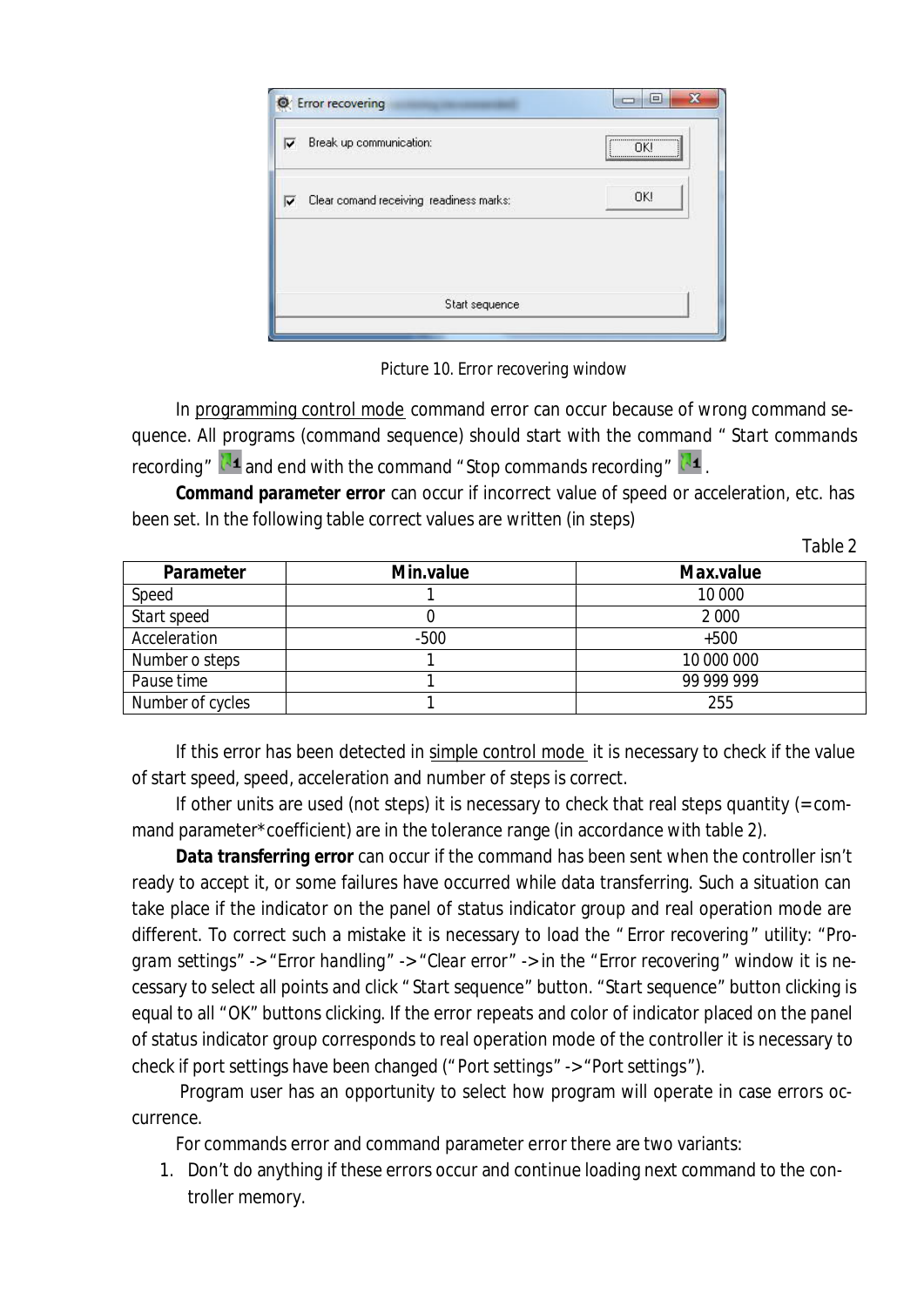2. To interrupt commands transferring if these errors occur .

To choose one of these two variants it is necessary to choose corresponding points in " *Error handling*" window ("*Program settings*" -> "*Error handling*"). It is recommended to leave settings by default (to stop commands transferring ). But in simple control mode sometimes it is more accessible to use first variant - don't do anything if these errors occur and continue transferring next command to the controller memory. In this case there is no assurance that all commands have been transferred successfully and all values correspond to setting values.

For data transferring error there is an opportunity to load " *Error recovering*" utility automatically. In "*Error handling*" window ("*Program settings*" -> "*Error handling*") it is necessary to choose "*Automatically start error recovery* " point. If this point is chosen in case of error occurrence "*Error recovering*" utility will load automatically. The utility will do all checked points in sequence (from top to down).

*"Now reply from the controller" error* occurs if there is no communication between the program and controller. The reason can disconnection of the communication cable connection, turned off power supply of the controller, wrong communication port number (section 3).

## **11. Program version**

The information about SMC-Program version can be learnt from menu: " *Information*" -> "*Program version*".

# **12. Load program from device**

To learn what program is stored in the controller memory at this moment it is necessary to select point in menu: " *Information*" -> "*Load from device*". In the window it is necessary to choose the memory of which channel should be read (for SMSD controllers always 1 $^{\rm st}$  channel must be chosen), then click "*Read from the controller*" button.



*Picture 11. Read executing program*

If it is necessary to learn program from more than one channel " *Add to the end*" point should be chosen and for all channels serially "*Read from the controller*" button should be